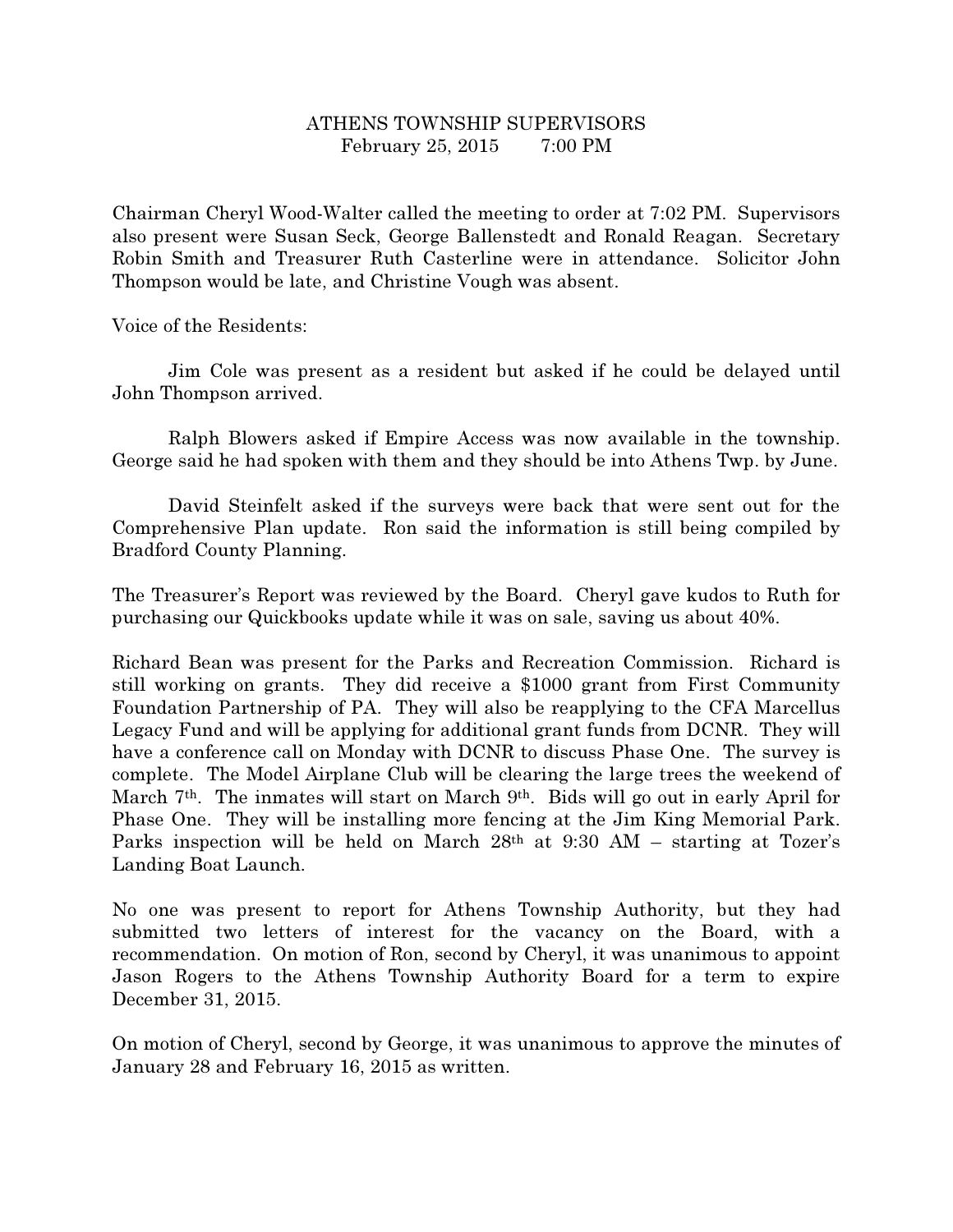Page Two Athens Township Supervisors February 25, 2015

On motion of Cheryl, second by Ron, it passed to approve the February 2, 2015 minutes as written. George abstained as he was not in attendance.

John Thompson arrived at this time.

Jim Cole was present to ask what the status was on the changes to our firearms policy for Tozer's Landing (we had received a letter on this). On motion of Ron, second by George, it was unanimous to have Attorney Thompson amend Exhibit A of Chapter 116 of the Athens Township Code to remove the word "Firearm". Discussion was held to possibly replace this with 'No hunting' and 'No target practice'. Jim submitted a copy of a letter from Athens Borough stating they are rescinding their firearms regulations, and gave it to John Thompson for reference.

The Athens Township Volunteer Fire Company (ATVFC) contract was discussed. David DeKay and David Steinfelt were present for ATVFC. It was agreed to leave #8 of the contract to read "tax return" instead of "audit", and change #2 of Appendix A to read, "The township cannot guarantee contributions from Act 13 funds". On motion of Cheryl, second by George, it was unanimous to approve, sign and execute the ATVFC contract for 2015 with the above changes. Dave Steinfelt asked if there was any Act 13 money left from the year 2013. Cheryl said we haven't met to finalize disbursements. Dave asked how much was spent to date and Cheryl gave him the rundown. Robin said she would get the report figures for Dave and email them to him. The Board signed the contract and Robin gave both copies to David DeKay to get ATVFC signatures and return one copy to us with their financial statement for January. Monthly financial statements will be required with each monthly report before the contribution checks will be sent.

On motion of Ron, second by Cheryl, it was unanimous to register all 7 Public Works employees for the three LTAP classes to be held here at our building.

On motion of Ron, second by Cheryl, it was unanimous to close Pennsylvania Avenue at the request of the Athens Area School District on the following dates and times: May 9th from 7:30 AM to 4 PM for the NTL Track and Field Meet; May 16th from 7:30 AM to 6 PM for District IV Track and Field Meet; and for Commencement in June (date and times to be determined).

On motion of George, second by Susan, it was unanimous to have Cheryl sign the lease agreement with Athens Area School District for their equipment on our tower.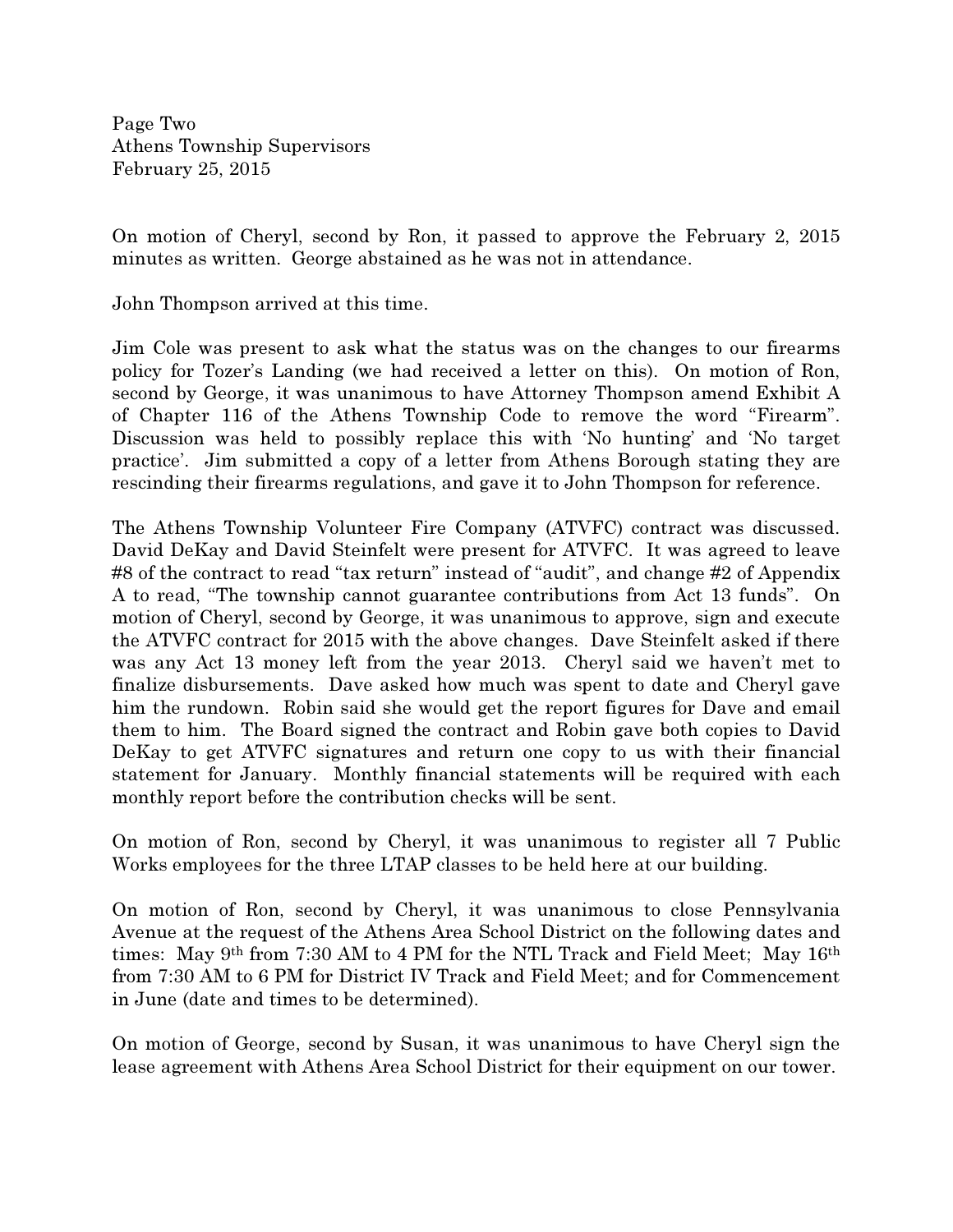Page Three Athens Township Supervisors February 25, 2015

On motion of Cheryl, second by Susan, it was unanimous to submit a flood mitigation grant application for one of the projects defined in our Hazard Mitigation Plan. There will be a 15% cash match required.

On motion of Ron, second by George, it was unanimous to have Bradford County Conservation District resubmit the application for Orcutt Creek. They will be doing the work as an educational project.

On motion of Ron, second by Susan, it was unanimous to participate in the COSTARS salt contract for 2015-2016. We will be submitting for 800 tons.

On motion of Cheryl, second by Susan, it was unanimous to sign the renewal agreement for participation in the Federal Surplus program.

On motion of Ron, second by Susan, it was unanimous to approve Robin's attendance at her PSATS Resolutions Committee mtg. in Harrisburg on March 4th.

Chesapeake has requested that the township take over their portion of King Road. They will need to prepare a deed of dedication and forward it to John for review and approval. On motion of Cheryl, second by George, it was unanimous to accept this road contingent upon the deed being filed.

Cheryl told those in attendance that we have finally received approval from PennDOT to remove the "No Turn On Red" sign at the Lowe's intersection. Robin had requested that the fire company remove the sign for us. David DeKay said he will get with Bob Birks to remove the sign.

Discussion was held on the Bradco and Beam Mack invoices. John Thompson will send a letter to Bradco concerning this issue.

Susan had Ray get 3 quotes for the repair of Truck 1 that he hit while backing his truck up. Decatur's Automotive Center came in at \$1,210.93; Gene's Body Shop LLC was \$1,173.42 and Precision Auto Body was \$1,175.51. On motion of Cheryl, second by Ron, it was unanimous NOT to turn this into insurance and to have Precision Auto Body do the repair.

On motion of George, second by Susan, it was unanimous to accept the monthly reports as presented.